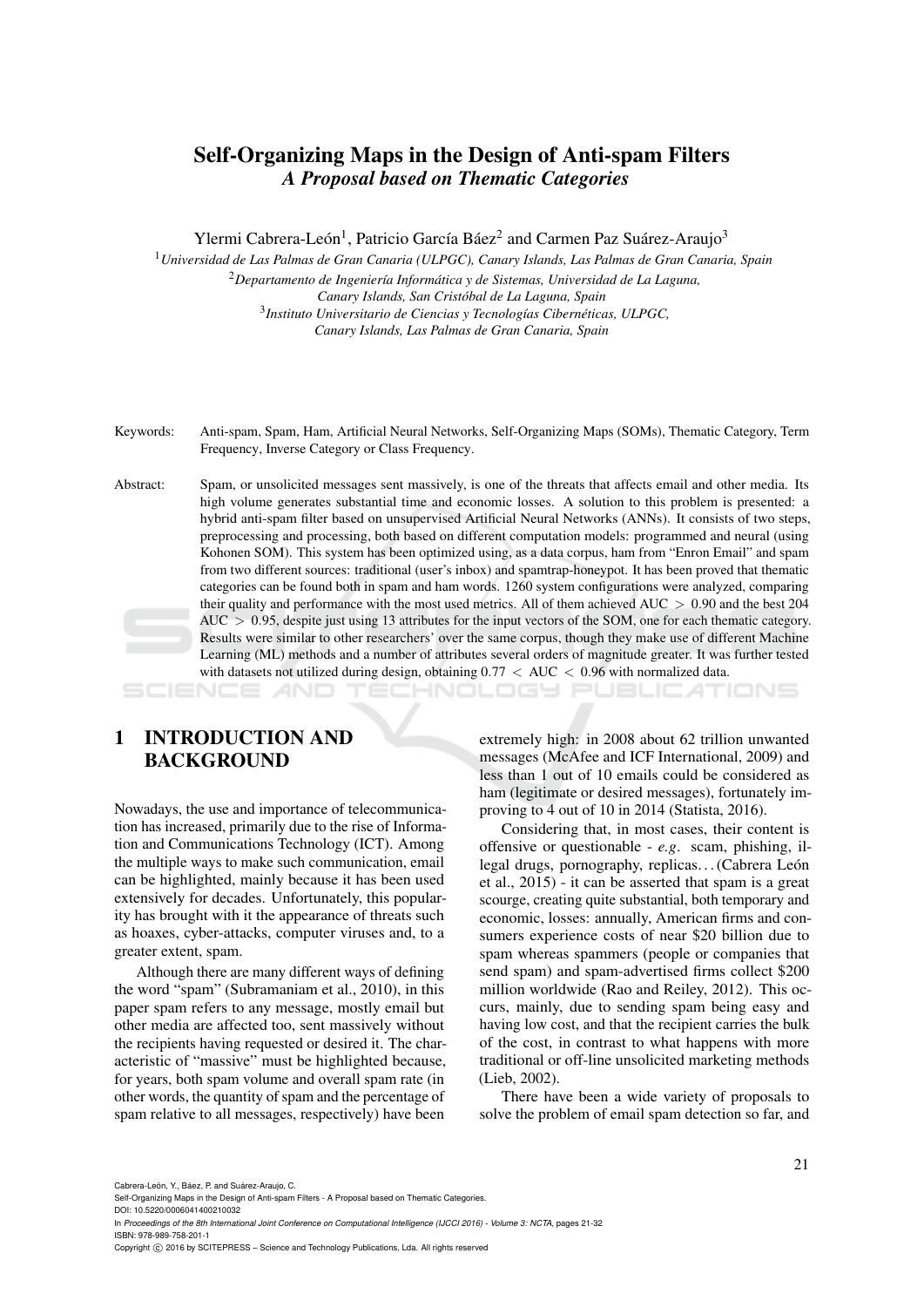therefore there is a huge proliferation of papers in this regard, as it will be discussed in Subsection 1.1. In this paper another solution to this problem is presented: a hybrid spam filtering system. It can be considered hybrid not only because its two main stages, preprocessing and processing, are based on different computing models - programmed and neural computation, respectively - but also because in the processing one the SOM, an unsupervised ANN, is followed by a non-neural supervised labeling part.

This system has been optimized using, as a data body, ham from "Enron Email" (Cohen, 2004) and spam from two different sources: obtained through traditional ways (user's inbox), or through spamtraps and honeypots. Its quality and performance have been analyzed on several different datasets with both Kohonen maps' most used quality measures, Mean Quantization Error (MQE) and Topographic Error (TE), and the most common performance metrics for classifiers such as Receiver Operating Characteristic (ROC) curves and AUC, among others.

The remainder of this paper is organized as follows. In Subsection 1.1 some of the numerous related works developed throughout the last decades are described. Through Section 2 the dataset and methods are explained. Section 3 shows the experimental results, followed by a discussion of them. Finally, the conclusions can be found in Section 4.

TECHNOL

### 1.1 Related Works

As it is common to defensive and security systems in all areas (such as pathogenic diseases, armament, crime and predation), attackers (spammers in our case) are always one step ahead of defenders (Postini, Inc, 2004), therefore, in this area, the latter need to continuously face new threats and counter shortcomings, weaknesses and security flaws that the former have found, and later exploited, in anti-spam filters, other software or hardware (Spammer-X et al., 2004). Actually, this evolution explains the proliferation of multiple anti-spam techniques developed over the past decades (Wang et al., 2013).

Anti-spam methods may filter during any of the network hierarchical levels (mostly in the Application, Transport and Network layers of the TCP/IP model), *i.e.* in any of the steps involved with sending emails: in the sender device, *en route* and in the recipient. Alongside this manner, spam classifiers can also be grouped by these two ways: based on the design method, and based on the source of information. This section's scope has been reduced by just choosing user-level and administrator-level filters, whose techniques belong to any of the two previous groups, due to the fact that a user-level filtering system was developed here.

#### 1.1.1 Based on the Design Method

There are two subgroups in this group, the latter being the most popular one:

- Manual: easier to implement and more useful for email administrators. Despite their slow adaptation to changes in spam, whitelists and blacklists (respectively, lists of good and bad mail servers and ISPs) achieve just 1% of False Positives (FP) and False Negatives (FN) (Erickson et al., 2008). Furthermore, greylisting blocks email delivery temporarily with unrecognized senders, forcing resending, something not usually done by spammers (Kucherawy and Crocker, 2012). It reduces bandwidth waste at the expense of delaying ham too (Harris, 2003).
- **Based on ML:** it is the largest subgroup (Guzella and Caminhas, 2009), where filters can be classified, at the same time, depending on the kind of architecture used (neural or not), or the quantity of human interaction required (supervised, semi-supervised or unsupervised). Making use of the latter, we could classify some anti-spam techniques as follows:
	- Supervised: the most popular non-neural one is the Bayesian (Meyer and Whateley, 2004; Sahami et al., 1998), and, therefore, the most attacked by spammers through Bayesian poisoning (Lowd and Meek, 2005; Sprengers and Heskes, 2009; Wittel and Wu, 2004).

(Metsis et al., 2006) must be described separately from other Bayesian filters because this paper's dataset was built from theirs and later compared with, as explained in Section 2. Their system performs very well (with average sensitivity of 0.9753 and specificity of 0.9726, and quite-near-perfection ROC curves) when 3000 attributes, the greatest number they tested, are used.

Nowadays, other popular non-neural one, due to its performance, is the Support Vector Machine (SVM) (Drucker et al., 1999; Xie et al., 2009), which is greatly kernel-dependent (Chhabra et al., 2010) and offers better results when several are combined with a voting strategy (Blanco et al., 2007).

On the other hand, for a long time, the perceptron, neural, has dominated as anti-spam (Kufandirimbwa and Gotora, 2012; Sculley et al., 2006) but the raise of Bayesian and SVM changed this.

Other supervised ANN is the Learning Vector Quantization (LVQ) with whom (Chuan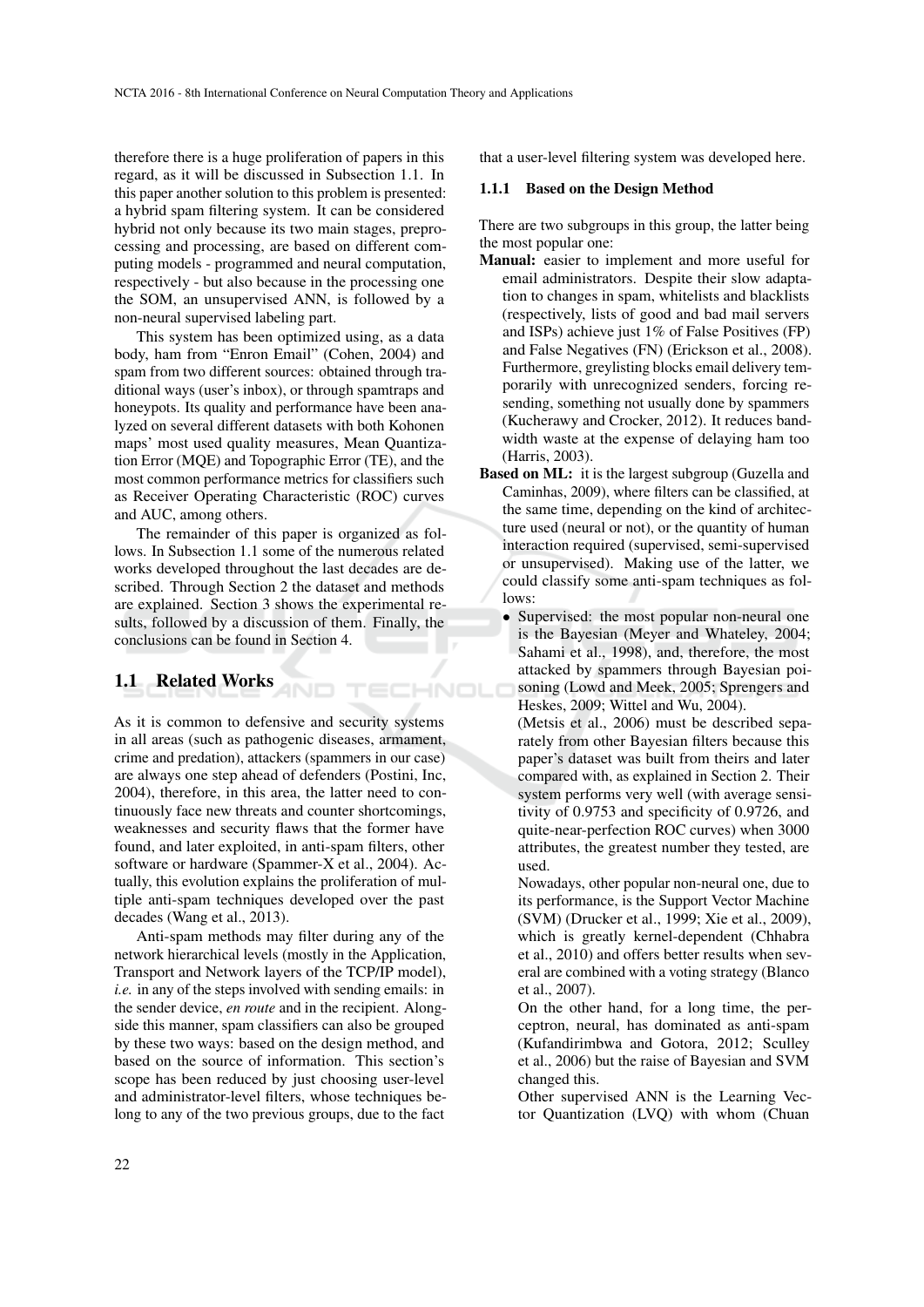et al., 2005) built a quite good filter (96.20% F-measure, 98.97% precision and 93.58% sensitivity) if enough iterations, at least 1500, were made.

• Unsupervised: because no previous data labeling process is needed, emails should occupy less disk space and be more recent (Cabrera León and Acosta Padrón, 2011). Among non-neural filters, we could find: the Spam-CampaignAssassin (Qian et al., 2010) based on the detection of spam campaigns, one based on the alienness or searching of similarities in substrings (Narisawa et al., 2007), and other which uses suffix trees (Uemura et al., 2008).

On the other hand, there are also unsupervised neural techniques. The SOM Based Sequence Analysis (Luo and Zincir-Heywood, 2005) makes use of a double hierarchicalleveled SOM, where the second SOM is connected *a posteriori* with a k-Nearest Neighbors (k-NN) for categorization and sequence analysis.

(Vrusias and Golledge, 2009a; Vrusias and Golledge, 2009b) should be introduced separately from others due to their importance for this paper's research. They compare their SOMbased system with what they consider to be the best spam classifiers: the Multinomial Naïve Bayes Boolean, SVM and Boosted Decision Trees. It is a 10x10 SOM, sequentially trained for 1000 cycles, whose input vectors have 26 or 500 attributes, and where keywords were grouped (just when 26 attributes were used) and identified with Term Frequency·Inverse Document Frequency (TF·IDF) and weirdness. The main differences between their filters and this paper's are: larger SOM, smaller input vectors, other learning algorithm and a similar way of identifying keywords were used here, as described in Section 2. They also used datasets based on the "Enron-Spam" corpus from (Metsis et al., 2006).

• Semi-supervised: not many labeled data, due to high costs (Chapelle et al., 2006), with a lot of unlabeled examples. Regularized Discriminant Expectation-Maximization (Gao et al., 2009) combine both transductive (for labeling unlabeled data) with inductive (to make a model in order to classify new data) methods, obtaining 91.66% detection rate and 2.96% FP.

Learning with Local and Global Consistency, of which there is a variant proposed by (Pfahringer, 2006), obtains better results than with k-NN and SVM (Santos et al., 2011; Zhou et al., 2004).

Although SpamAssassin (Mason, 2009) is generally considered supervised, it can also utilize a semi-supervised learning rule (Xu et al., 2009). A semi-supervised version of SVM also exists, Transductive Support Vector Machine (Shunli and Qingshuang, 2010; Zhou et al., 2007), which sometimes performs worse than SVM as an anti-spam (Mojdeh and Cormack, 2008).

#### 1.1.2 Based on the Source of Information

These methods, which use any part of an email *i.e.* envelope, header and body (P. Resnick, 2008), can also be subdivided in the next three assortments:

- Content of the Email: the most prevalent way, either using the whole message (Cormack and Mojdeh, 2009) or just selecting parts with different methods: rules (Malathi, 2011), detecting anchored parts (Pitsillidis et al., 2010) or spam campaigns (Qian et al., 2010), signatures of messages (Kolcz et al., 2004), or combining several techniques, such as in SpamAssassin (Mason, 2009; The Apache SpamAssassin Project, 2014) and CRM114 (Yerazunis et al., 2010) popular anti-spam filters.
- User Feedback: in spite of users being considered the most reliable and robust anti-spam method, specially against content obfuscation made by spammers, (Graham-Cumming, 2006) find out that they have up to 2% of classification errors, due to ham being very similar to spam - a.k.a. "hard ham" (Feroze et al., 2015) - or the presence of "grey cases" (Bruce, 2012), where categorization has an important subjective factor.
- Information Relative to the System: they frequently take the advantage on the inherent difficulty for spammers to change the message headers and produce valid ones (Ramachandran<br>and Feamster, 2006). This can be detected and Feamster, 2006). by checking fields of some network protocols, specially the ones which contain the sender's IP and port, and the local sending time (countless emails sent during sender's sleeping time may indicate that sender's device belongs to a botnet). On the other hand, they can also detect the presence or absence of specific characteristics in the message, such as only images (usually no text at all, hence called "image spam") (Fumera et al., 2006; Gao et al., 2009), and attached files, prone to be malware-infected.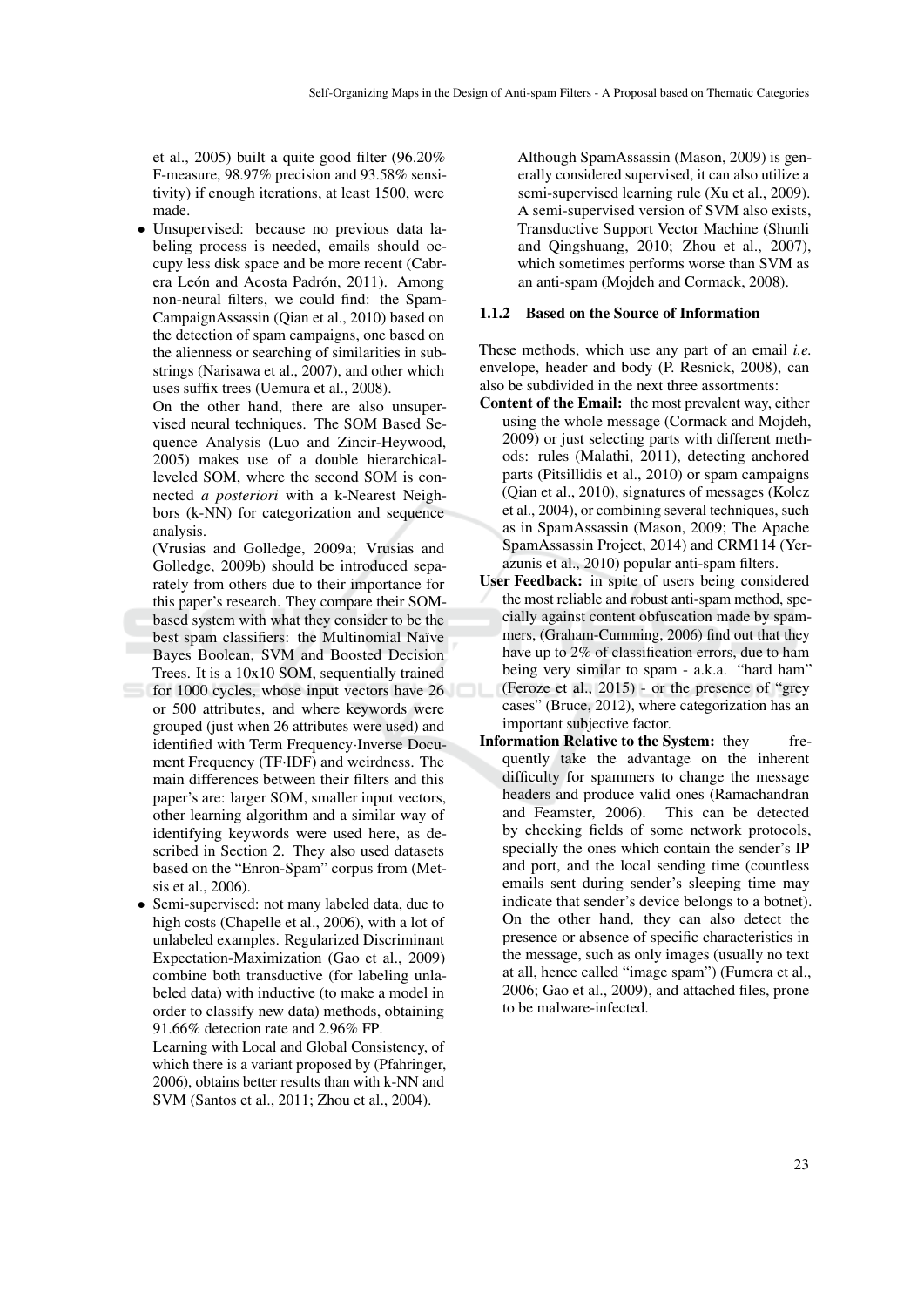| <b>FOLDER</b>  | HAM-SPAM ORIGINS    | NO. OF HAM-SPAM | HAM DATES           | <b>SPAM DATES</b>   |
|----------------|---------------------|-----------------|---------------------|---------------------|
| E1             | $farmer-d - GP$     | $3672 - 1500$   | 12/1999 - 01/2002   | 12/2003 - 09/2005   |
| E <sub>2</sub> | $k$ aminski-v – SH  | 4361 - 1496     | 12/1999 - 05/2001   | 05/2001 - 07/2005   |
| E <sub>3</sub> | $kitchen-I-BG$      | $4012 - 1500$   | $02/2001 - 02/2002$ | 08/2004 - 07/2005   |
| E4             | williams- $w3 - GP$ | $1500 - 4500$   | $04/2001 - 02/2002$ | 12/2003 - 09/2005   |
| E5             | beck-s – SH         | 1500 - 3675     | $01/2000 - 05/2001$ | $05/2001 - 07/2005$ |
| E6             | $lokav-m-BG$        | $1500 - 4500$   | $06/2000 - 03/2002$ | 08/2004 - 07/2005   |
| SA2            | easy_ham_2 – spam_2 | 1400 - 1397     | 02/2003             | 02/2003             |

Table 1: Original email corpus. In bold our datasets.

## 2 DATASET AND METHODS

### 2.1 Dataset

In order to work with ANNs effectively, it is crucial to have a broad and representative dataset, *i.e.* a set of emails where both spam and ham are widely represented (Borovicka et al., 2012). Most email corpus are both restricted and costly in order to keep their users' privacy and obstruct spammers' countermeasures. In spite of this, several corpus are freely available nowadays (Cabrera León et al., 2015; Guzella and Caminhas, 2009).

The proposed system has been developed using a free and gratis one: a subset of emails from a corpus created by (Metsis et al., 2006) known as "Enron-Spam". Our dataset was built using only "Enron1" (E1) and "Enron5" (E5) folders, Table 1. By doing this, we have worked with a balanced dataset (5172 ham and 5175 spam) from the preprocessed version of their corpus, wherein:

- Ham belonged to the "Enron Email Corpus", which has been widely used with different preprocessing techniques applied on it (Cohen, 2004; Skillicorn, 2013; Styler, 2011). In fact, (Metsis et al., 2006) use ham from 6 out of 7 Enron users' inboxes from the preprocessed version of (Bekkerman et al., 2004), as seen in the column with the ham origin in Table 1.
- Spam came from two different sources: received in a traditional way by one of the authors of the mentioned corpus, Georgios Paliouras (GP); and through spamtraps (The Apache SpamAssassin Project, 2013) and honeypots (SH), which are antispam techniques intended, respectively, to lure spam, and to bait, investigate and punish spammers. Unwanted messages from Bruce Guenter's "Spam Archive" (BG) (Guenter, 1998) were not used in our case, unlike (Metsis et al., 2006).

Our dataset was subsequently partitioned in the following balanced sets: 80% for training-validation the ANN and 20% for testing the system over data never seen before.

Apart from E1 and E5 (E1E5) used during the design of the system, other datasets which came from different email corpora were utilized to test the design more independently, in order to evaluate in a more realistic way the methodology of the system: both preprocessing and processing stages. Thus, the system was further tested on two additional balanced datasets, Table 1: the "Enron2" (E2) and "Enron4" (E4) combination, E2E4 hereafter, which is similar to E1E5 but with ham from other Enron users and different quantities of spam from same sources, and "SpamAssassin\_2" (SA2), built choosing the newest ham and spam folders from the SpamAssassin dataset, which differ considerably from our previous datasets in terms of content, topics, origins and dates (The Apache SpamAssassin Project, 2013).

## 2.2 Methods **DELICATIONS**

The proposed intelligent anti-spam system consisted of two different computing stages or modules, Figure 1, and it can be considered hybrid because each of them was based on a different computing scheme. The first one was the preprocessing stage, Subsection 2.2.1, which was based on programmed computation (*i.e.* digital electronic computing together with stored programs) whereas the second one, the processing stage, Subsection 2.2.2, made use of a neural computing scheme. The preprocessing module was responsible for obtaining a semantic and compact representation of the information environment, a set of feature vectors for emails to analyze. These vectors were the input data for the subsequent hybrid processing module, where the detection of spam by a SOM-based, unsupervised ANN, system was performed, followed by a non-neural supervised labeling method which worked with the outputs of the SOM.

#### 2.2.1 Preprocessing Module

The preprocessing stage is quite important (Hovold, 2005; Zhang, 2012), especially with unsupervised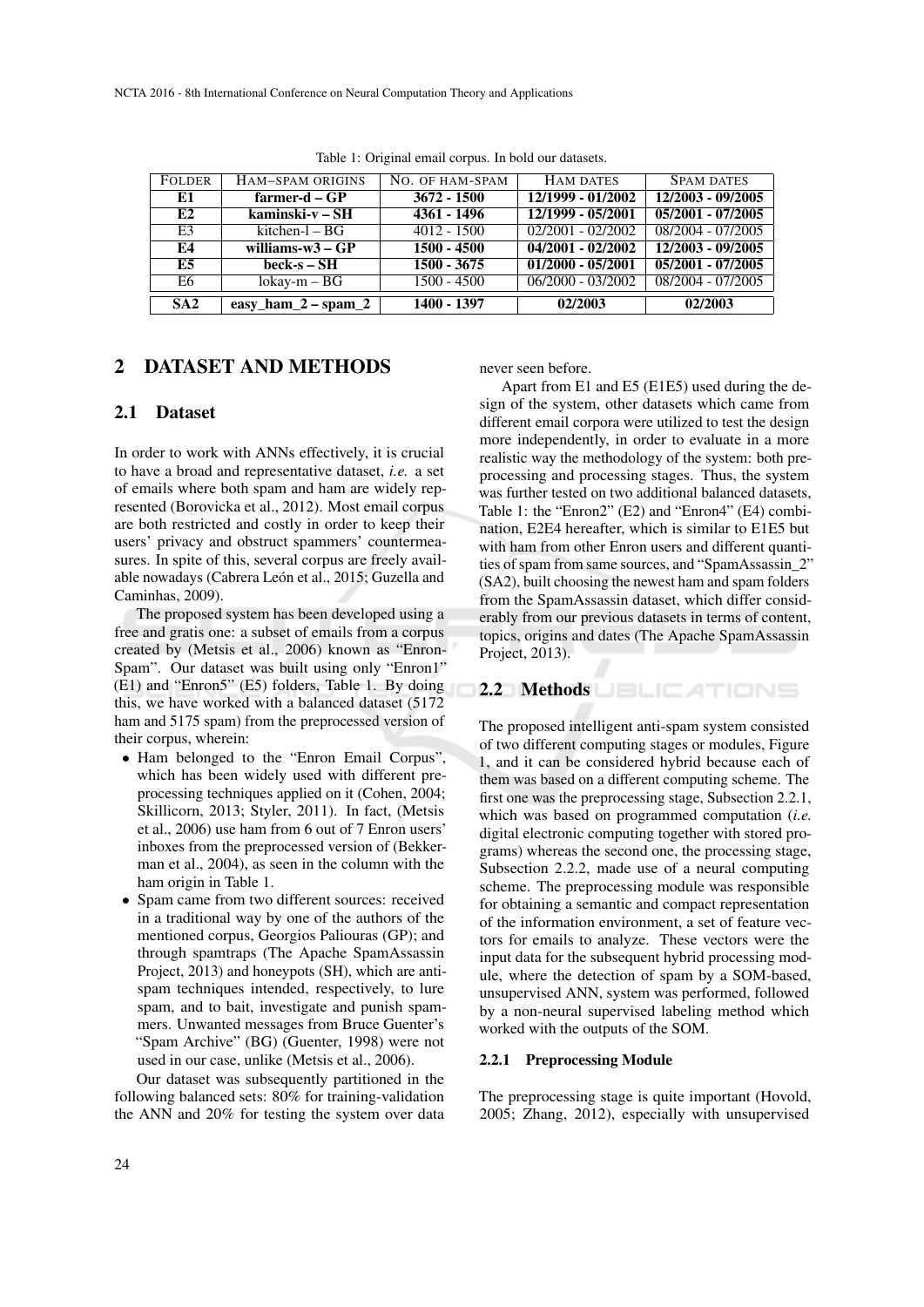

Figure 1: Anti-spam filtering system scheme.

methods due to the fact that no kind of corrective signals nor correct outputs are provided. The main purposes of this stage were: reducing the dimensionality of the vocabulary, and only making use of the most relevant words. Three key concepts - thematic categories, Inverse Category or Class Frequency (ICF) and Top *k*% of words - were used, which will be explained in the next paragraphs.

This preprocessing is founded on the premise that there are several spam thematic categories (Cabrera León et al., 2015; Wang et al., 2013), *ergo*, based on this, detection and differentiation from ham would be feasible. The most common thematic categories frequently found in spam and ham, which were expected to exist within our dataset, have been encountered and the most similar ones were lumped together in only 13 thematic categories, Table 2. Email words can belong to more than one category at the same time (*e.g.*: obfuscation & medicine, links & trading. . . ). Initially, our words categorization in thematic categories was made manually, keeping in mind the word's use and context. Later and based on this, this process was automatized. Manual words categorization brought with it two useful advantages:

- No lemmatization nor stemming were required (Porter, 1980), common in many anti-spam filters.
- Robust against words deliberately obfuscated, a countermeasure frequently applied by spammers to deceive or defeat anti-spam techniques (Freschi et al., 2006; Liu and Stamm, 2007).

The existence of the aforementioned thematic categories directed this research to the usage of ICF, which is recommended by some authors when categories or classes exist in the data (Wang and Zhang, 2013), rather than using Inverse Document Frequency (IDF). Both ICF and IDF are used for similar purposes: re-

duce the importance/weight given by Term Frequency (TF) to "stop words" *i.e.* extremely common words in categories or documents, respectively. The three different variants of ICF described by (Lertnattee and Theeramunkong, 2004) have been checked, which are defined by Equations 1, 2 and 3, where *C* is the total number of categories, and  $f_t$  is the number of categories where token *t* happens.

$$
ICF_{Log} = \log(\frac{|C|}{f_t})
$$
 (1)

*ICF Linear* = 
$$
\frac{|C|}{f_t}
$$
 (2)

*ICF* 
$$
s_{qrt} = \sqrt{\left(\frac{|C|}{f_t}\right)}
$$
 (3)

Another interesting aspect in this process was to know if using all the words within a thematic category was better than using less, so the system was tested with different number of words in each one. This number is given by some percentage, *k*, which means that we chose the *k*% of the words with greater  $TF_{category} \cdot ICF$ , that is, the Top  $k\%$  of words.

Our preprocessing stage could be divided in four phases, executed in the indicated sequential order as they are interdependent:

- Phase 0: batch extraction of subject line and body of all emails-files in a path. Also, non alphanumeric characters were inserted between blank spaces to ease next phases.
- Phase 1: only keeping *selected words*, that is, with length  $> 2$ , not very rare and also not too frequent as they might be "stop words" (Zeimpekis et al., 2011). Each email was reduced to a text line, following the bag-of-words model *i.e.* several pairs of selected word next to its raw TF in this document: *T F*document. At the end of each line two labels were added: spam/ham (not used during training) and the original, alphanumeric, email ID.
- Phase 2: previously making the described manual words categorization. Building a 13-dimensional, integer, array where each element, accumulator, represents the sum of the raw  $TF_{\text{document}}$  of all the words belonging to a thematic category, by looking up the word in every category. At the end of each line the same two labels were inserted.
- Phase 3: automatizing words categorization (email words are counted using accumulators as in Phase 2 and associated to, by default 1, the winner thematic category) and weighting words with  $TF_{\text{category}} \cdot ICF$  so extremely common words were given less importance. Ordering categories using those values permitted the obtainment of several Top *k*% of words to be tested. Building a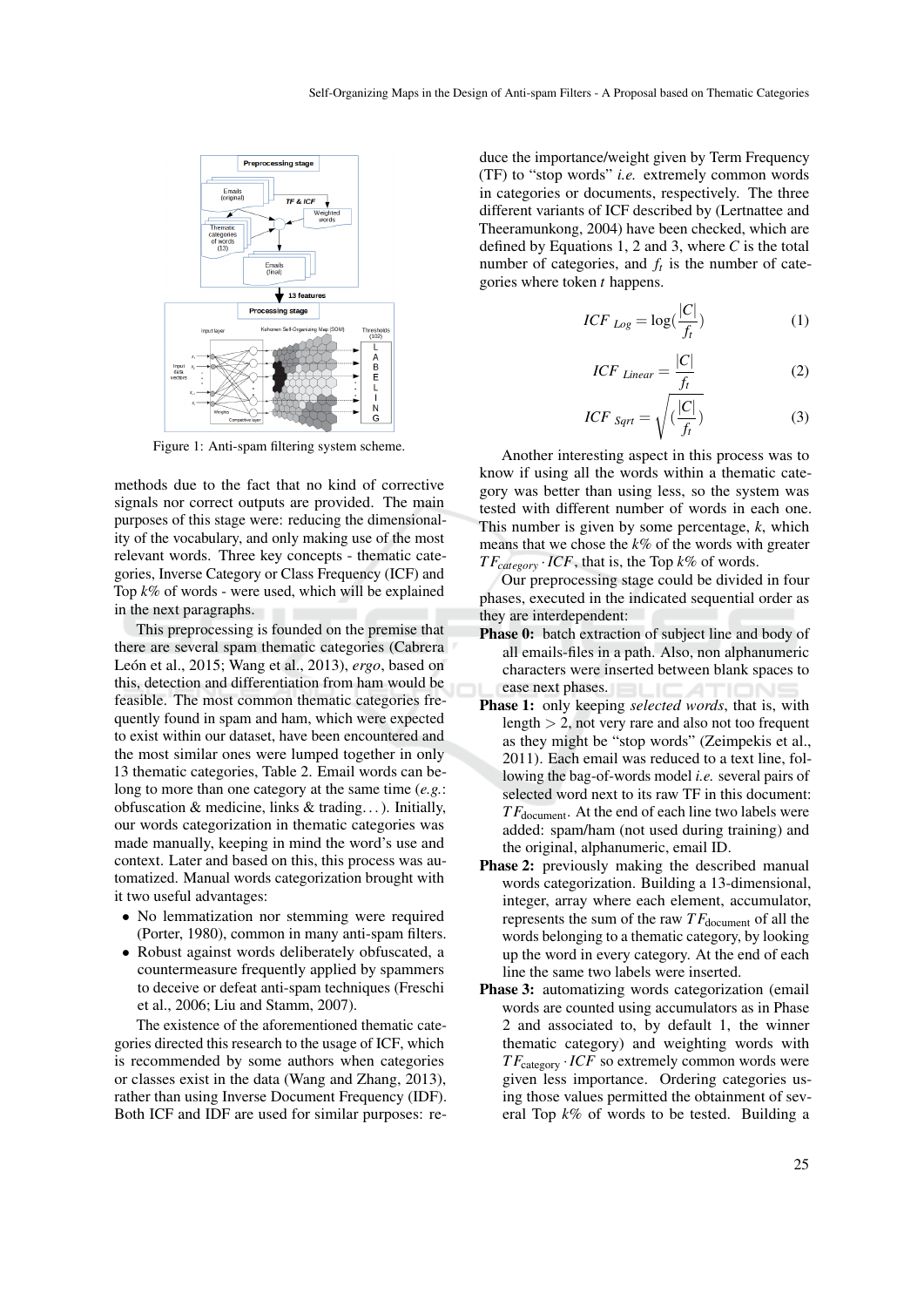| <b>DESCRIPTION</b>                                                          |  |  |
|-----------------------------------------------------------------------------|--|--|
| Mostly pornography, casual sex and dating websites                          |  |  |
| Selling medicines or illegal drugs. Includes words related with body parts, |  |  |
| and surgical procedures and tools                                           |  |  |
| Includes lotto, sports betting, casino, tarot, etc.                         |  |  |
| Commerce, offers, funds, stock markets                                      |  |  |
| Parts of links to websites and emails, mainly web extensions and domains    |  |  |
| Most of the emails were written in English but some were in Spanish,        |  |  |
| German, French, Dutch and Turkish, among others                             |  |  |
| Very common. Words badly written on purpose by spammers to interfere        |  |  |
| with most content-based anti-spam filters                                   |  |  |
| Name of firms, governmental agencies and analogous                          |  |  |
| <b>ICT</b> vocabulary                                                       |  |  |
| CV, diplomas, business documents, etc.                                      |  |  |
| Names and surnames, also family members                                     |  |  |
| Countries, cities, holidays                                                 |  |  |
| Several file extensions and words related with "attach"                     |  |  |
|                                                                             |  |  |

Table 2: Description of the 13 thematic categories within our spam and ham words.

13-dimensional, floating point, array where each element represented the sum of the  $TF_{\text{document}} \cdot ICF$ , similar to Phase 2 but now weighted, of all words belonging to certain thematic category. Same two labels at the end of each line-email.

#### 2.2.2 Processing Module

The system's processing stage has as its information environment the feature vectors obtained in the preprocessing stage. It is hybrid as the first part was based on a type of ANNs, the well known Kohonen Self-Organizing Maps (Kohonen, 2001), whereas the second one was non-neural. Both parts will be explained below.

SOM, as an unsupervised neural architecture, is a very appropriate method for facing the problem to be solved. It quantifies the input space in different regions represented by a specific number of output neurons, a.k.a. detectors. In our case, there are two types of detectors: spam detectors and ham detectors.

Moreover, SOMs might be used as a visualization tool of high-dimensional data by projections over lower-dimensional maps (Rojas, 1996). During this projection process akin to multidimensional scaling, it is easily seen that SOMs try to extract the features of the input space in order to preserve its topological properties, similar to the idea of topographic maps that exist in the brains of highly developed animals (Haykin, 1999).

Its structure is made of an input layer fully interconnected, by excitatory connections, with the neurons in the output layer. The latter is organized in a *m*dimensional space, the most common being the 2D matrix. Within this matrix there is a neighborhood relationship between its nodes that is usually defined by an hexagonal or rectangular lattice. Also, the matrix shape can vary, the sheet one being the most common. All neurons within the output layer simultaneously present inhibitory lateral connections among neural neighbors as well as excitatory self-connections. Their neurodynamic is simplified by computing the least (more frequently Euclidean and hence used in this work) distance between the inputs and a model (Kohonen, 2001), which is a parametric real vector, that can be considered as the weight vector in the neural architecture. The winning neuron, a.k.a. Best Matching Unit (BMU), will be the one with the minimum distance value.

The learning process belongs to a winner-take-all, unsupervised and competitive training paradigm. The main variations are seen in the modification of the synaptic weights, which not only affects the winning neuron but also, to a lesser extent, the set of neurons in the winners' neighborhood *N* (thus, SOM training can be considered cooperative too), and consequently being able to generate topological relations, Equation 4. During the training period, the neighborhood relationship between nodes *hji* decreases both in time and distance (commonly a Gaussian function), affecting only the BMU during the final phase. The learning rate  $\alpha$  normally decreases with time, usually beginning near the unity and finishing close to zero during the fine tuning done in the last training cycles, although a fixed value may be utilized but not recommended (Tan and George, 2004).

$$
\Delta w_{li} = \begin{cases} \alpha(x_i - w_{li}) & \text{if } i \in N = \underset{k}{\text{argmin}} \left\{ \underset{k}{\text{net}} \left\{ x_i(x) \right\} \right. \\ 0 & \text{otherwise} \end{cases} \tag{4}
$$

SOMs can use two different learning methods: sequential and batch, Equation 5, where  $\bar{x}_j$  is the mean of the elements in a list of weights updates;  $h_{ii}$ , the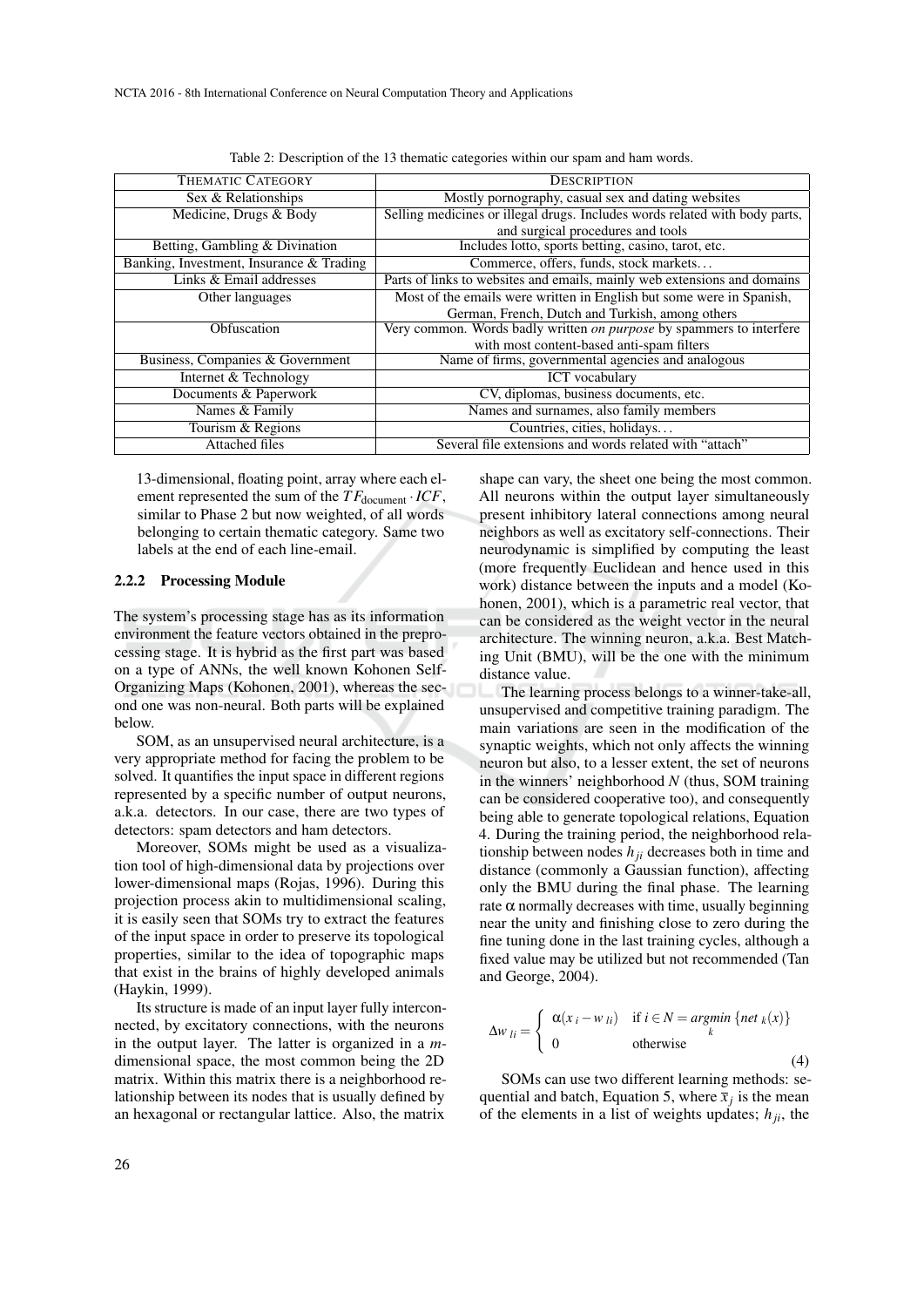neighborhood function; and *n<sup>i</sup>* , the number of elements in that list. Batch learning method, which can be better and converges faster (Kohonen, 2013), has been employed in this article.

$$
w_j(n+1) = \frac{\sum_i n_i \cdot h_{ji} \cdot \overline{x}_j}{\sum_i n_i \cdot h_{ji}} \tag{5}
$$

The second part of the processing stage was a nonneural supervised classification method, which was appended after the SOM, Figure 1. Its main aim was to label the results obtained by the SOM, that way classifying in spam or ham the emails inputted into the anti-spam filter. It was based on confidence thresholds, which are based on the minimum percentage from which consider an email as spam. These confidence thresholds, which were empirically chosen, will allow us to adjust the system relative to the FP, an important factor in this kind of filters. In a nutshell, an email was labeled as ham if the spam ratio #*spam* #*spam* <sup>+</sup> #*ham* was lesser than this threshold, or as spam otherwise, Equation 6.

$$
label_{email} = \begin{cases} span & \text{if } \frac{\#spam}{\#spam + \#ham} \ge \text{threshold} \\ ham & \text{otherwise} \end{cases}
$$
 (6)

## 3 RESULTS AND DISCUSSION

MATLAB was the main development environment for our anti-spam filter, using the SOM Toolbox (Vesanto et al., 2000) for the SOM architecture and visualization tools, and the Parallel Computing Toolbox (Math-Works, 2014) to reduce the high computational costs of the experiments.

Table 3: Modified characteristics and their tested values for all the 1260 configurations.

| <b>CHARACTERISTIC</b>  | <b>TESTED VALUES</b>     |
|------------------------|--------------------------|
| Normalization          | Scenario 1 (None) or     |
|                        | Scenario 2 (Variance     |
|                        | is normalized to one,    |
|                        | linear operation)        |
| <b>ICF</b>             | log, linear & sqrt       |
| Top $k\%$ of words     | 100, 95, 90, 75, 50, 25, |
|                        |                          |
| SOM size               | 13x13, 20x20, 25x25,     |
|                        | 40x40 & 50x50            |
| SOM training algorithm | hatch                    |
| Number of epochs       | 100, 500, 1000, 3000,    |
|                        | 5000 & 8000              |
| Neighborhood function  | gaussian                 |
| SOM shape              | sheet                    |
| Lattice                | hexagonal                |
| Weight initialization  | linear                   |

The experiments have been performed using original (non-normalized) and normalized data, which are indicated as Scenario 1 and Scenario 2 respectively. 1260 different system configurations were developed, which differed between them by varying several characteristics related to the information environment and the SOM structure, Table 3.

The efficiency and quality of the proposed antispam system were determined through the usage of two different families of metrics:

- Quality of the SOM map (Tan and George, 2004): MQE and TE, which measure the map resolution (how accurately the inputs are reflected in the output space) and the topology preservation (the order of the map), respectively.
- On-use performance measures such as F-score, accuracy, precision, specificity, sensitivity, ROC curve and AUC. All of them can be expressed in term of the elements of the confusion matrix: True Positives (TP), FP, True Negatives (TN) and FN. Also, it might be included in this group one simple and low cost metric found out during this research that measures the least Euclidean distance between the ROC curve and the point of perfect classification in (0, 1).

For evaluation purposes and comparison with other researchers', the best considered performance measures are ROC curves<sup>1</sup> and AUC (Fawcett, 2004; Metz, 1978; Slaby, 2007).

Relative to E1E5 dataset, results obtained with all metrics were quite positive. All the 1260 analyzed configurations obtained *AUC* > 0.90, and even 204 got  $AUC > 0.95$  which can be described as "excellent" classifiers in the anti-spam context. Additionally, most metrics's results were quite similar between configurations, even more if comparing same scenario. It has been observed that all pairs Top 100% and Top 95% configurations, with identical rest of parameters, shared the same results. Consequently, Top 95% ones were preferred because of their faster learning due to using a smaller vocabulary. Furthermore, none of the best classifiers for each scenario used the biggest SOM sizes, 50x50, but smaller-sized ones. Besides, it was found out that normalized data behaved better, which usually happens with Kohonen networks. Obtained MQE and TE with normalized data are on the same range of values as other authors' (Cabrera León et al., 2015).

Comparing our results in Table 4 with other researchers' in Table 5, the proposed system achieves worse than desired FP and FN (around 7% and 3%,

<sup>&</sup>lt;sup>1</sup>Each ROC curve was drawn with 102 specificity and sensitivity values, given by the same number of confidence thresholds, for enhanced ROC curve detail.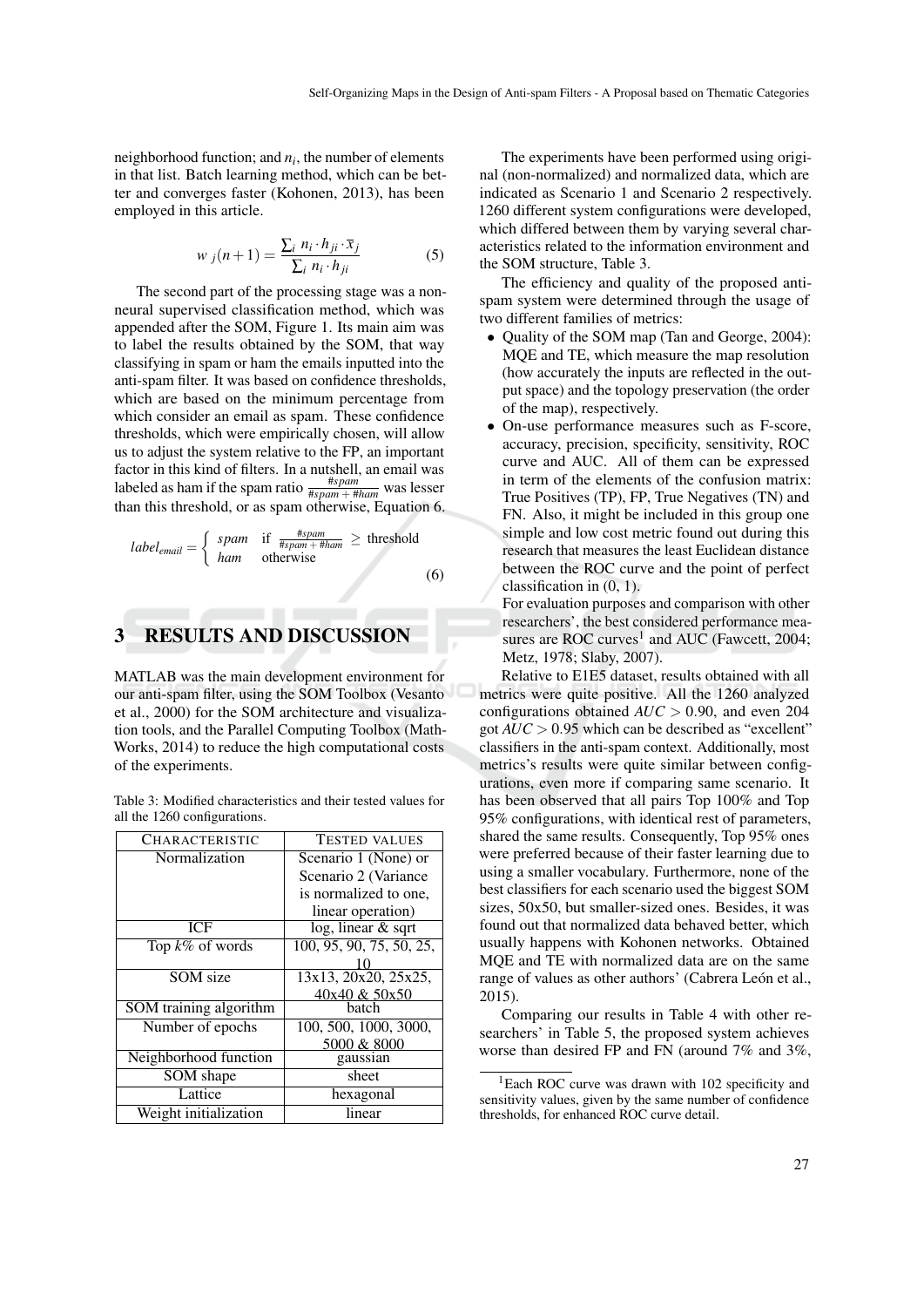| <b>RESEARCH</b>                  | <b>DATASET</b>       | <b>METHOD</b>                  | <b>BEST RESULTS</b>                |
|----------------------------------|----------------------|--------------------------------|------------------------------------|
| (Metsis et al., 2006)            | Enron-Spam           | Bayesian (several)             | Sensitivity = $[0.9232 - 0.9753]$  |
| (Vrusias and Golledge, 2009b)    | Enron-Spam           | <b>SOM</b>                     | Precision = $0.992867$             |
|                                  |                      |                                | Sensitivity = $0.920067$           |
| (Chuan et al., 2005)             | SpamAssassin         | LVO                            | Precision = $0.9897$               |
|                                  |                      |                                | Sensitivity = $0.9358$             |
| (Holden, 2004)                   | SpamAssassin         | Bayesian (several, commercial) | Precision = $[0.328 - 1]$          |
|                                  |                      |                                | Sensitivity = $[0.837 - 0.988]$    |
| (Kufandirimbwa and Gotora, 2012) | SpamAssassin         | Perceptron algorithm           | Precision = $0.97149$              |
|                                  |                      |                                | Sensitivity = $0.77859$            |
| (Luo and Zincir-Heywood, 2005)   | Ling-Spam            | Two-level $SOMs + k-NN$        | Precision = $[0.933 - 1]$          |
|                                  |                      |                                | Sensitivity = $[0.675 - 0.975]$    |
| (Shunli and Qingshuang, 2010)    | ECML-PKDD 2006       | <b>Transductive SVM</b>        | $AUC = 0.9321$                     |
| (Xie et al., 2009)               | <b>PU1 &amp; PU2</b> | SVM (several)                  | Accuracy (PU1) = $[0.926 - 0.941]$ |
|                                  |                      |                                | Accuracy (PU2) = $[0.932 - 0.945]$ |

Table 5: Results obtained by some researchers, indicating dataset, methodology and metric utilized.

Table 4: Results of the anti-spam filter for each scenario (testing phase) with E1E5 (20%, 2069 emails) dataset.

|                        | E1E5 (20%)            |                   |  |
|------------------------|-----------------------|-------------------|--|
| PERFORMANCE            | Scenario 1            | <b>Scenario 2</b> |  |
| <b>MEASUREMENTS</b>    |                       |                   |  |
| <b>AUC</b>             | 0.970809              | 0.977740          |  |
| Discrete AUC           | 0.924172              | 0.944499          |  |
| (threshold)            | (38)                  | (37)              |  |
| Accuracy               | $\overline{0.924595}$ | 0.944726          |  |
| Precision              | 0.898782              | 0.928571          |  |
| F-score                | 0.927915              | 0.946385          |  |
| Specificity            | 0.889344              | 0.924103          |  |
| Sensitivity            | 0.959000              | 0.964895          |  |
| TP                     | 959                   | 962               |  |
| FP                     | 108                   | 74                |  |
| TN                     | 868                   | 901               |  |
| FN                     | 41                    | 35                |  |
| $%$ FP                 | 10.44%                | 7.15%             |  |
| $%$ FN                 | 3.96%                 | 3.38%             |  |
| Distance to $(0, 1)$   | 0.118007              | 0.083623          |  |
| <b>SOM MAP QUALITY</b> | Scenario 1            | Scenario $2$      |  |
| MOE                    | 39.592070             | 0.452661          |  |
| TE                     | 0.118567              | 0.078204          |  |

respectively), which should be the correction priority in future works, while good and comparable values with performance metrics. Still, it should be noted that this comparison would have been more realistic if exactly the same emails and preprocessing methods had been tested with other processing techniques. This is expected to be done in future works, together with a more advanced system.

The optimal system configuration used normalized data (Scenario 2), Top 95% of words, ICF sqrt, gaussian neighborhood, hexagonal lattice, 20x20 sheetshaped map, and trained for 8000 epochs [with the batch algorithm]. It overcame the Scenario 1's opponent that used data without any kind of normalization applied to it, Top 25% of words, ICF log, gaussian

neighborhood, hexagonal lattice, 20x20 sheet-shaped map, and was trained for 100 epochs, Table 4 and Figure 2(a)).

The proposed anti-spam filter was further tested with other datasets, which are different from the one used during the design of the anti-spam (E1E5). Indeed, the datasets were mixed in order to analyze both best configurations in a more realistic situation (*i.e.* with emails from diverse origins and in different proportions):

- E2E4: from different folders of the same email corpus, "Enron-Spam".
- E2E4 + SA2: a mix of emails from "Enron-Spam" and "SpamAssassin\_2".
- E1E5 + E2E4 + SA2: an even more realistic mix of the three datasets used, including unseen emails from the dataset utilized during the design (E1E5), and without taking into account the mail distribution among them, using the whole set of emails.

Regarding to Scenario 2 as it has been the one that achieved better performance, obtained results for the previous dataset mixtures vary from having an excellent performance - AUC over 0.964 and 0.906, respectively - with E2E4 and E1E5 + E2E4 + SA2 to a satisfactory one - AUC  $> 0.778$  - with E2E4 + SA2, as seen in Table 6 and Figure 2(b)). These values reflect a coherent behavior and a good performance of the proposed system.

When the analyzed emails share similar characteristics (*e.g.* content, topics and origins) with the dataset used for design, training, performance is excellent. But the system is still able to have good and very good performance with new received emails, whose attributes are highly dissimilar. These differences fully justify the results in each case, Tables 4 and 6. At the same time, results are quite promising and indicative of the goodness of the proposed methods.

Still, a generalization of thematic categories, of the words inside them or a mix of both might be one of the potential solutions in order to improve even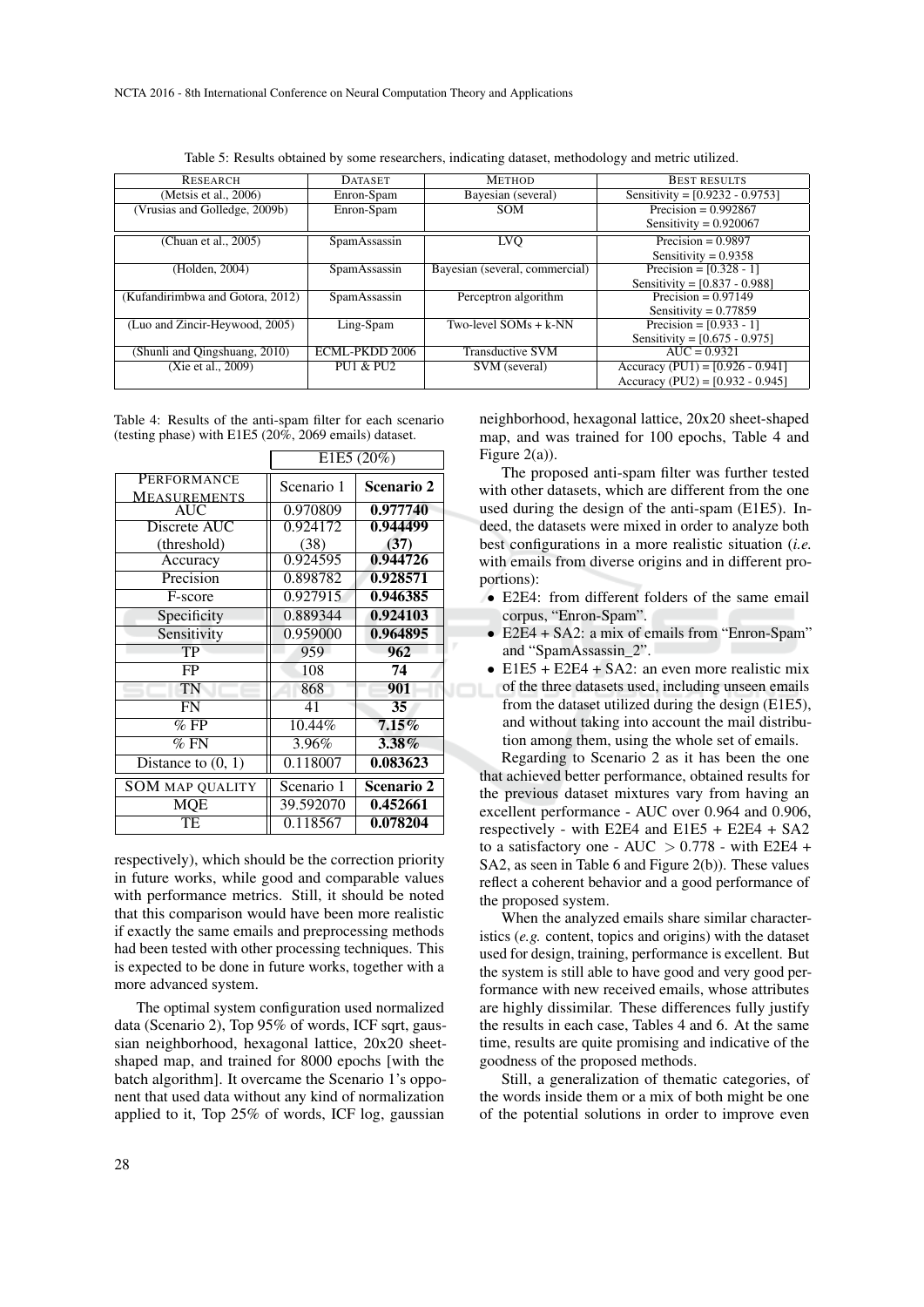|                                    | E <sub>2</sub> E <sub>4</sub> |            | $\overline{E2E4}$ + SA2 |            | $E1E5 + E2E4 + SA2$ |            |
|------------------------------------|-------------------------------|------------|-------------------------|------------|---------------------|------------|
| PERFORMANCE<br><b>MEASUREMENTS</b> | Scenario 1                    | Scenario 2 | Scenario 1              | Scenario 2 | Scenario 1          | Scenario 2 |
| AUC.                               | 0.951306                      | 0.964116   | 0.730900                | 0.778584   | 0.886687            | 0.906290   |
| Discrete AUC                       | 0.890036                      | 0.925391   | 0.709345                | 0.726712   | 0.835745            | 0.856466   |
| (threshold)                        | (71)                          | (48)       | (71)                    | (27)       | (71)                | (48)       |
| Accuracy                           | 0.889952                      | 0.925509   | 0.707214                | 0.724960   | 0.835752            | 0.856403   |
| Precision                          | 0.897137                      | 0.918835   | 0.646072                | 0.677951   | 0.802223            | 0.816712   |
| F-score                            | 0.890995                      | 0.927034   | 0.752889                | 0.750601   | 0.844410            | 0.864702   |
| Specificity                        | 0.895135                      | 0.915401   | 0.516667                | 0.612735   | 0.780211            | 0.794249   |
| Sensitivity                        | 0.884937                      | 0.935381   | 0.902023                | 0.840689   | 0.891279            | 0.918684   |
| TP                                 | 846                           | 883        | 847                     | 781        | 7001                | 7174       |
| <b>FP</b>                          | 97                            | 78         | 464                     | 371        | 1726                | 1610       |
| <b>TN</b>                          | 828                           | 844        | 496                     | 587        | 6127                | 6215       |
| FN                                 | 110                           | 61         | 92                      | 148        | 854                 | 635        |
| $\%$ FP                            | $9.97\%$                      | $8.01\%$   | 46.44%                  | 37.13%     | 20.80%              | $19.11\%$  |
| $%$ FN                             | 10.71%                        | 5.94%      | 9.19%                   | 14.78%     | 10.13%              | $7.53\%$   |
| Distance to $(0, 1)$               | 0.155679                      | 0.106454   | 0.493164                | 0.418753   | 0.245208            | 0.221237   |

Table 6: Results of the anti-spam filter for each scenario (testing phase) with E2E4 (2000 random emails), E2E4 + SA2 (2000 random, 50% each) and E1E5 + E2E4 + SA2 (20% of E1E5, all E2E4 and SA2, 16719 emails) datasets.



Figure 2: a) ROC curve of the anti-spam filter for each scenario (testing phase - "E1E5" dataset). b) Comparison of the ROC curves obtained by the proposed system for Scenario 2 with several datasets.

more the performance of the proposed system when dealing with any email type. Another solution might be updating the filter periodically with new messages (*i.e.* providing it with online-learning capabilities) to both counteract the evolution of spam and ham content and topics. The latter phenomenon is known as "topic drift" (Wang et al., 2013) and it is related with the general problem of "concept drift" in ML: unexpected variations of the statistical properties of the target variable over time, which usually imply increasingly inaccurate predictions over the course of time (Gama et al., 2014; [Pleaseinsertintopreamble]liobait[Pleaseinsertintopreamble] et al., 2015).

Comparing with the anti-spam filters proposed by (Metsis et al., 2006), from whom most of the datasets

used in this paper were obtained, our results in Table 4 are comparable to theirs, Table 5, and our ROC curves in Figure  $2(a)$ ) are similar to their separated curves for "Enron1" and "Enron5" folders: specificity = 0.94433 and sensitivity  $= 0.96436$  (average and for only those two folders). The main difference is that their filters make use of a non-neural methodology with supervised learning strategy and up to 3000 attributes while our proposal is a SOM-based system which used only 13 for analogous results. Consequently, we could infer that we utilized both appropriate preprocessing methods, that let us obtain smaller yet more informative input vectors, and a powerful processing tool, which is able to work with such unlabeled vectors.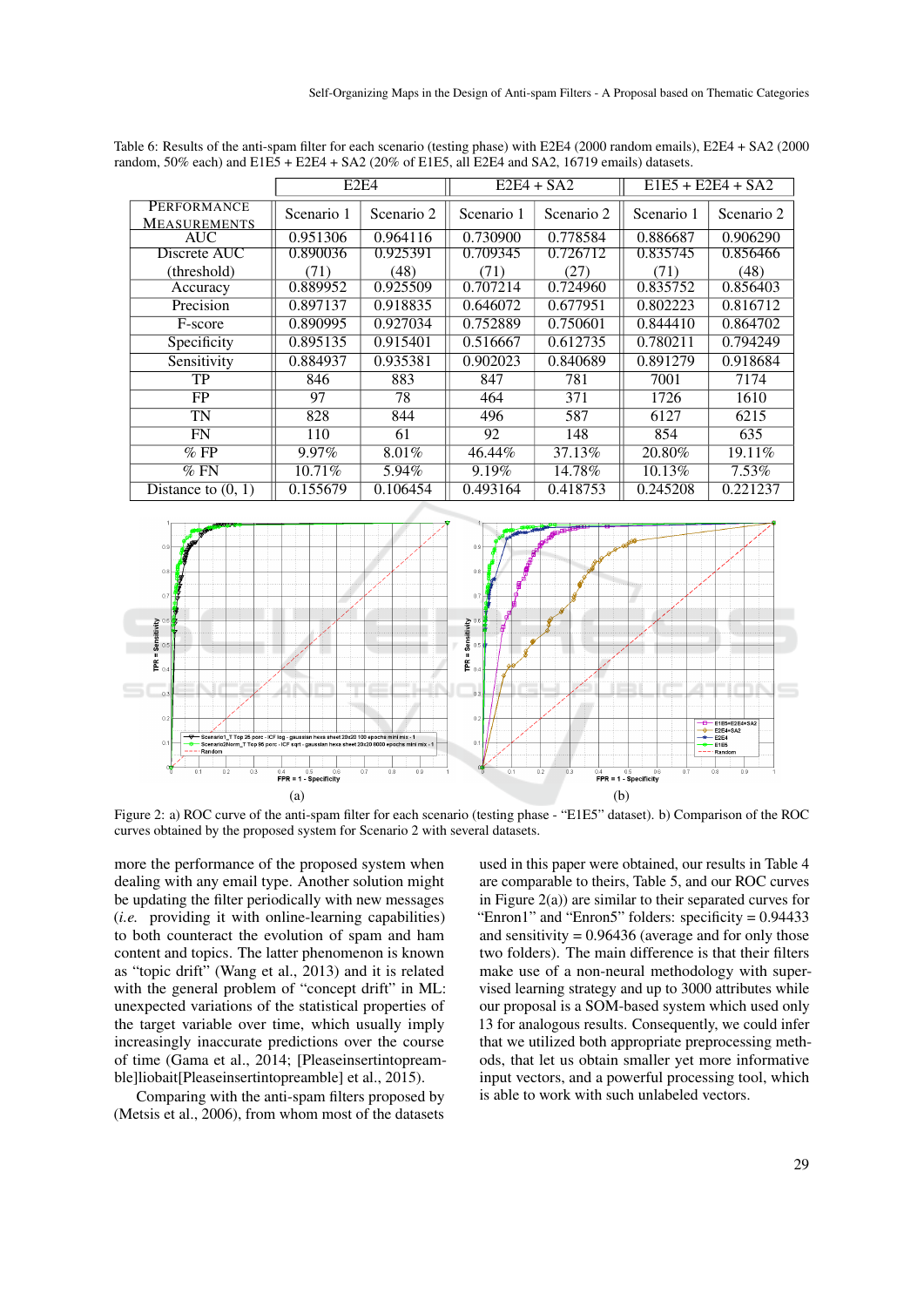## 4 CONCLUSIONS

In this paper a hybrid and modular anti-spam filtering system based on Kohonen Self-Organizing Maps and supervised non-neural computing has been presented. It has been proved that thematic categories can be found in spam and ham so, accordingly, both spam and ham words have been classified in the 13 categories found. The proposed system is robust to word obfuscation, quite frequent in spam, and it is also independent of the need to use stemming or lemmatization algorithms, unlike other anti-spam filters.

All the studied configurations obtained good results with all metrics with E1E5, the dataset used during the design of the system. Results were identical when using the whole set, Top 100%, of keywords from each of the 13 categories or just the Top 95%, something that also brought lower runtime along. Our optimal configuration was attained with normalized data, which is usual with Kohonen SOMs. Obtained results were similar to other researchers' over the same corpus (Metsis et al., 2006), though they use input vectors with a dimensionality several orders of magnitude greater than ours, up to 3000, and a number of Bayesian methods.

The developed anti-spam filter was additionally tested with data that were completely different from the ones used during its design, achieving important findings. Results with E2E4 dataset were similar but worse with the non-Enron SA2. Testing with a mix of the previous three datasets in different number and proportion confirmed that the filter's detection power got affected when newer and off-topic spam and ham were encountered. This is common to other offline-training anti-spam solutions because topics drift along the time as both spam and spammers' techniques evolve (Wang et al., 2013). This situation can be solved with periodic retraining (as in online-training filters) or, on the other hand, improving the generalization of the system or the thematic categories.

Obtained results confirmed the goodness and high quality of the proposed system. The usage of computational intelligence methods and hybrid schemes for designing anti-spam filtering systems were quite beneficial. Both facts encourage us to continue research over these topics. A big upgrading step might be the use of some powerful hybrid neural architectures such as the Counterpropagation network or the Hybrid Unsupervised Modular Adaptive Neural Network (Suárez Araujo et al., 2010).

## ACKNOWLEDGEMENTS

The authors would like to thank all six reviewers for their valuable commentaries, which led to the improvement of this article.

## **REFERENCES**

- Bekkerman, R., McCallum, A., and Huang, G. (2004). Automatic categorization of email into folders: Benchmark experiments on Enron and SRI corpora. Technical Report IR-418, Center for Intelligent Information Retrieval - University of Massachusetts Amherst.
- Blanco, Á., Ricket, A. M., and Martín-Merino, M. (2007). Combining SVM classifiers for email anti-spam filtering. In Sandoval, F., Prieto, A., Cabestany, J., and Graña, M., editors, *Computational and Ambient Intelligence*, volume 4507 of *Lecture Notes in Computer Science. 9th International Work-Conference on Artificial Neural Networks, IWANN 2007*, pages 903–910. Springer Berlin Heidelberg, San Sebastián, Spain.
- Borovicka, T., Jirina Jr., M., Kordik, P., and Jirina, M. (2012). Selecting Representative Data Sets. In Karahoca, A., editor, *Advances in Data Mining Knowledge Discovery and Applications*. InTech.
- Bruce, J. (2012). Grey Mail: The New Email Nuisance To Hit Your Inbox.
- Cabrera León, Y. and Acosta Padrón, O. (2011). Spam: Definition, statistics, anti-spam methods and legislation. Course project, Politechnika Wroclawska, Wroclaw, Poland.
- Cabrera León, Y., Suárez Araujo, C. P., and García Báez, P. (2015). *Análisis del Uso de las Redes Neuronales Artificiales en el Diseño de Filtros Antispam: una Propuesta Basada en Arquitecturas Neuronales No Supervisadas*. Final project, Universidad de Las Palmas de Gran Canaria, Las Palmas de Gran Canaria.
- Chapelle, O., Schölkopf, B., and Zien, A. (2006). *Semi-Supervised Learning*, volume 2. MIT Press, Cambridge, MA, USA.
- Chhabra, P., Wadhvani, R., and Shukla, S. (2010). Spam Filtering using Support Vector Machine. In *Special Issue of IJCCT Vol.1 Issue 2, 3, 4; 2010 for International Conference [ACCTA-2010]*, pages 166–171.
- Chuan, Z., Xianliang, L., Mengshu, H., and Xu, Z. (2005). A LVQ-based neural network anti-spam email approach. *ACM SIGOPS Operating Systems Review*, 39(1):34–39 (6).

Cohen, W. W. (2004). Enron Email Dataset.

- Cormack, G. V. and Mojdeh, M. (2009). Machine learning for information retrieval: TREC 2009 web, relevance feedback and legal tracks. In *The Eighteenth Text REtrieval Conference Proceedings (TREC 2009)*, pages 1–9, Gaithersburg, MD, USA.
- Drucker, H., Wu, D., and Vapnik, V. N. (1999). Support Vector Machines for spam categorization. *IEEE Transactions on Neural Networks*, 10(5):1048–1054.
- Erickson, D., Casado, M., and McKeown, N. (2008). The Effectiveness of Whitelisting: A User-Study. In *Proc. of Conference on Email and Anti-Spam*, pages 1–10.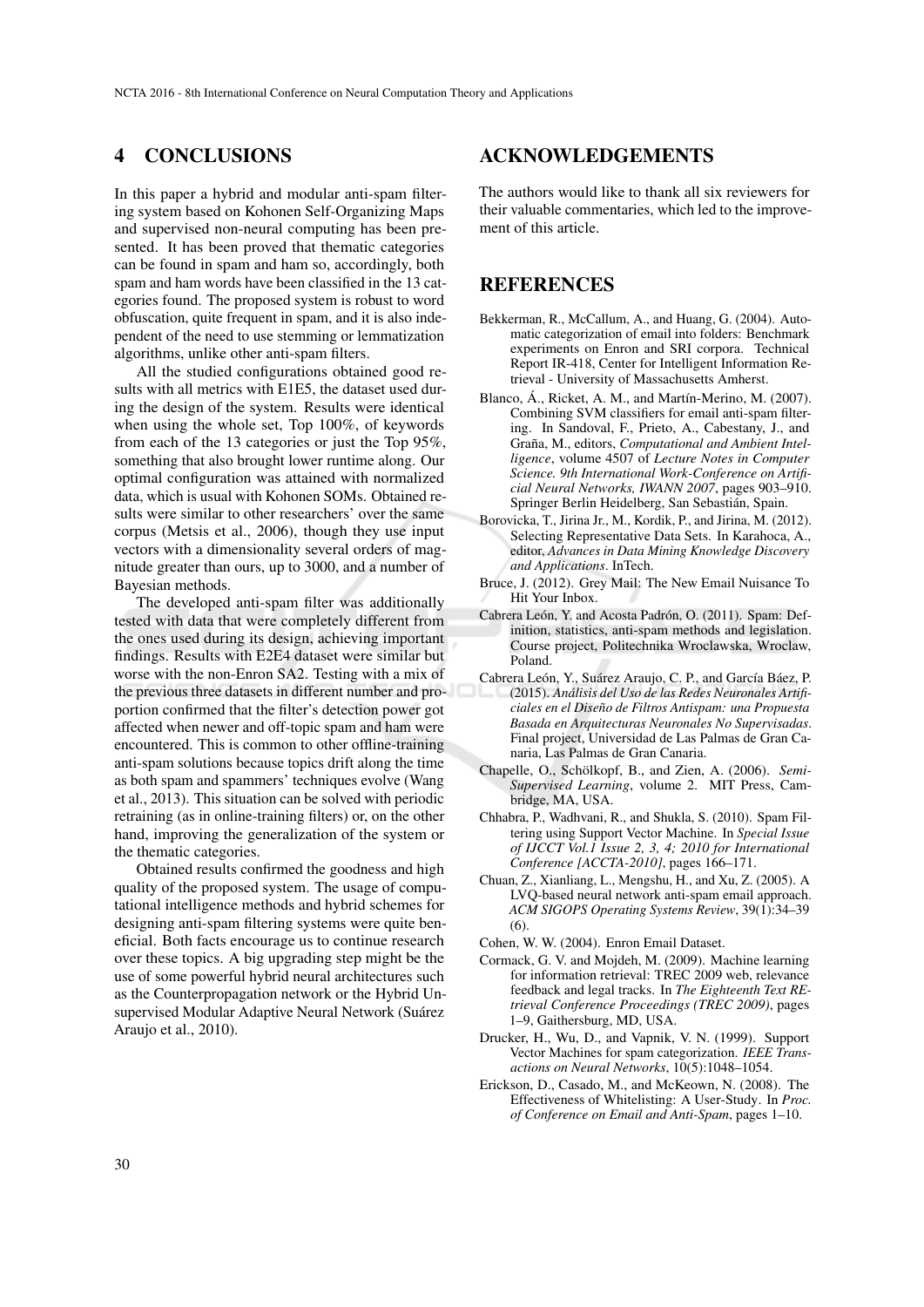- Fawcett, T. (2004). ROC graphs: Notes and practical considerations for researchers. *Machine Learning*, 31(1):1– 38.
- Feroze, M. A., Baig, Z. A., and Johnstone, M. N. (2015). A Two-Tiered User Feedback-based Approach for Spam Detection. In Becker Westphall, C., Borcoci, E., and Manoharan, S., editors, *ICSNC 2015: The Tenth International Conference on Systems and Networks Communications, November 15-20, 2015, Barcelona, Spain*, pages 12–17. Curran Associates, Inc, Red Hook, NY.
- Freschi, V., Seraghiti, A., and Bogliolo, A. (2006). Filtering obfuscated email spam by means of phonetic string matching. In *Advances in Information Retrieval*, pages 505–509. Springer.
- Fumera, G., Pillai, I., and Roli, F. (2006). Spam filtering based on the analysis of text information embedded into images. *The Journal of Machine Learning Research*, 7:2699–2720.
- Gama, J., Žliobaite, I., Bifet, A., Pechenizkiy, M., and ˙ Bouchachia, A. (2014). A Survey on Concept Drift Adaptation. *ACM Computing Surveys (CSUR)*, 46(4):1– 37.
- Gao, Y., Yan, M., and Choudhary, A. (2009). Semi Supervised Image Spam Hunter: A Regularized Discriminant EM Approach. In *International Conference on Advanced Data Mining and Applications*, pages 152– 164. Springer Berlin Heidelberg.
- Graham-Cumming, J. (2006). SpamOrHam. *Virus Bulletin*, pages 22–24.
- Guenter, B. (1998). SPAM Archive: Email spam received yearly, since early 1998.
- Guzella, T. S. and Caminhas, W. M. (2009). A review of machine learning approaches to Spam filtering. *Expert Systems with Applications*, 36(7):10206–10222.
- Harris, E. (2003). The Next Step in the Spam Control War: Greylisting.
- Haykin, S. S. (1999). *Neural Networks. A Comprehensive Foundation*. Prentice-Hall International, Ontario, Canada, 2nd edition.
- Holden, S. (2004). Spam Filtering II: Comparison of a number of Bayesian anti-spam filters over different email corpora.
- Hovold, J. (2005). Naive Bayes Spam Filtering Using Word-Position-Based Attributes. In *CEAS*.
- Kohonen, T. (2001). *Self-Organizing Maps*. Springer-Verlag New York, Secaucus, NJ, USA, 3 edition.
- Kohonen, T. (2013). Essentials of the self-organizing map. *Neural Networks*, 37:52–65.
- Kolcz, A., Chowdhury, A., and Alspector, J. (2004). The impact of feature selection on signature-driven spam detection. In *Proceedings of the 1st Conference on Email and Anti-Spam (CEAS-2004)*, pages 1–8.
- Kucherawy, M. and Crocker, D. (2012). RFC 6647 Email Greylisting: An Applicability Statement for SMTP. Proposed standard.
- Kufandirimbwa, O. and Gotora, R. (2012). Spam Detection Using Artificial Neural Networks (Perceptron Learning Rule). *Online Journal of Physical and Environmental Science Research*, 1(2):22–29.
- Lertnattee, V. and Theeramunkong, T. (2004). Analysis of inverse class frequency in centroid-based text classification. volume 2, pages 1171–1176. IEEE.

Lieb, R. (2002). Make Spammers Pay Before You Do.

- Liu, C. and Stamm, S. (2007). Fighting Unicode-obfuscated spam. In *Proceedings of the Anti-Phishing Working Groups 2nd Annual eCrime Researchers Summit*, pages 45–59. ACM.
- Lowd, D. and Meek, C. (2005). Good Word Attacks on Statistical Spam Filters. In *Proceedings of the Second Conference on Email and Anti-Spam (CEAS)*, pages 1–8.
- Luo, X. and Zincir-Heywood, N. (2005). Comparison of a SOM based sequence analysis system and naive Bayesian classifier for spam filtering. In *Neural Networks, 2005. IJCNN'05. Proceedings. 2005 IEEE International Joint Conference on*, volume 4, pages 2571– 2576.
- Malathi, R. (2011). Email Spam Filter using Supervised Learning with Bayesian Neural Network. *Computer Science, HH The Rajah's College, Pudukkottai-622*, 1:89–100.
- Mason, J. (2009). Filtering Spam With SpamAssassin.
- MathWorks (2014). Parallel Computing Toolbox for Matlab R2014a - User's Guide.
- McAfee and ICF International (2009). The Carbon Footprint of Email Spam Report. Technical report.
- Metsis, V., Androutsopoulos, I., and Paliouras, G. (2006). Spam Filtering with Naive Bayes - Which Naive Bayes? In *CEAS 2006 - Third Conference on Email and Anti-Spam*, pages 27–28, Mountain View, California, USA.
- Metz, C. E. (1978). Basic principles of ROC analysis. In *Seminars in Nuclear Medicine*, volume 8, pages 283– 298. Elsevier.
- Meyer, T. A. and Whateley, B. (2004). SpamBayes: Effective open-source, Bayesian based, email classification system. In *CEAS*. Citeseer.
- Mojdeh, M. and Cormack, G. V. (2008). Semi-supervised spam filtering: Does it work? In *Proceedings of the 31st Annual International ACM SIGIR Conference on Research and Development in Information Retrieval*, pages 745–746, Singapore. ACM.
- Narisawa, K., Bannai, H., Hatano, K., and Takeda, M. (2007). Unsupervised spam detection based on string alienness measures. In *Discovery Science*, pages 161–172. Springer-Verlag Berlin Heidelberg.
- P. Resnick, E. (2008). RFC 5322 Internet Message Format. Draft standard.
- Pfahringer, B. (2006). A semi-supervised spam mail detector. pages 1–5, Berlin, Germany.
- Pitsillidis, A., Levchenko, K., Kreibich, C., Kanich, C., Voelker, G. M., Paxson, V., Weaver, N., and Savage, S. (2010). Botnet judo: Fighting spam with itself. In *Symposium on Network and Distributed System Security (NDSS)*, pages 1–19.
- Porter, M. F. (1980). An algorithm for suffix stripping. *Program*, 14(3):130–137.
- Postini, Inc (2004). The shifting tactics of spammers: What you need to know about new email threats. White paper.
- Qian, F., Pathak, A., Hu, Y. C., Mao, Z. M., and Xie, Y. (2010). A Case for Unsupervised-Learning-based Spam Filtering. volume 38, pages 367–368. ACM.